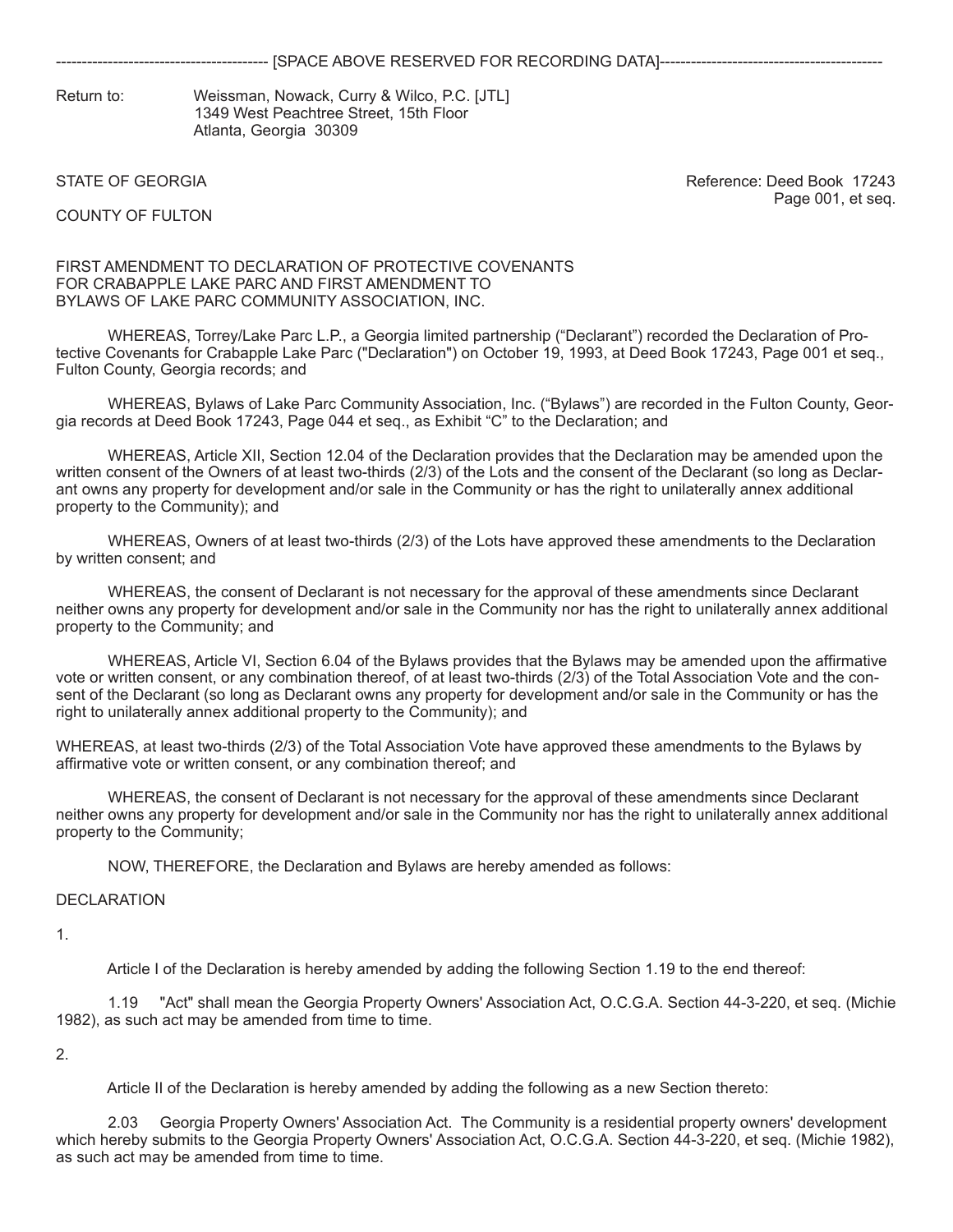3.

 Article IV of the Declaration is hereby amended by deleting that Article in its entirety and substituting the following therefor:

## Article IV **Assessments**

 4.01 Purpose of Assessment. The Association shall have the power to levy assessments as provided herein and in the Act. The assessments for common expenses provided for herein shall be used for the general purposes of promoting the recreation, health, safety, welfare, common benefit, and enjoyment of the Owners and occupants of Lots as may be authorized by the Board.

4.02 Creation of the Lien and Personal Obligation for Assessments. Each Owner of any Lot, by acceptance of a deed therefor, whether or not it shall be so expressed in such deed, is deemed to covenant and agree to pay to the Association: (i) annual assessments or charges; (ii) special assessments, such assessments to be established and collected as hereinafter provided; and (iii) specific special assessments levied by the Board hereunder against any particular Lot, including, but not limited to, reasonable fines imposed hereunder and assessments levied under Section 4.03 hereof.

 All such assessments, together with charges, interest, costs, and reasonable attorney's fees actually incurred, and if the Board so elects, rents, in the maximum amount permitted under the Act, shall be a charge on the Lot and shall be a continuing lien upon the Lot against which each assessment is made. Such amounts shall also be the personal obligation of the person who was the Owner of such Lot at the time when the assessment fell due. Each Owner and his or her grantee shall be jointly and severally liable for all assessments and charges due and payable at the time of any conveyance. The Association, in the Board's discretion, may, but shall not be obligated to, record a notice of such lien in the Fulton County, Georgia records evidencing the lien created under the Act and this Declaration.

 Assessments shall be paid in such manner and on such dates as may be fixed by the Board. No Owner may exempt himself or herself from liability for or otherwise withhold payment of assessments for any reason whatsoever, including, but not limited to, nonuse of the Common Property, the Association's failure to provide services or perform its obligations required hereunder, or inconvenience or discomfort arising from the Association's performance of its duties.

The lien provided for herein shall have priority as provided in the Act.

 4.03 Individual Assessments. Except as provided below, or elsewhere in the Act or the Declaration of the Bylaws, the amount of all common expenses shall be assessed against all Lots equally.

 (a) Notwithstanding the above, the Board of Directors shall have the power to assess specific special assessments pursuant to this Section and to Section 44-3-225(a) of the Act as, in its discretion, it shall deem appropriate. Failure of the Board to exercise its authority under this Section shall not be grounds for any action against the Association or the Board and shall not constitute a waiver of the Board's right to exercise its authority hereunder in the future.

 (i) Except for expenses incurred for maintenance and repair of items which are the Association's maintenance responsibility hereunder, any common expenses benefiting less than all of the Lots or significantly disproportionately benefiting all Lots may be specially assessed equitably among all of the Lots which are benefited according to the benefit received.

 (ii) Any common expenses occasioned by the conduct of less than all of those entitled to occupy all of the Lots or by the licensees or invitees of any such Lot(s) may be specially assessed against such Lot(s), including attorney's fees incurred by the Association, in enforcing the Declaration, Bylaws or Association rules and regulations. .

 For purposes of this Section, nonuse shall constitute a benefit to less than all Lots or a significant disproportionate benefit among all Lots only when such nonuse results in an identifiable, calculable reduction in cost to the Association.

 4.04 Delinquent Assessments. All assessments and related charges not paid on or before the due date shall be delinquent, and the Owner shall be in default.

 (a) If any assessment or other charge, or any part thereof, is not paid in full within ten (10) days of the due date, or such later date as may be provided by the Board, a late charge equal to the greater of ten (\$10.00) dollars or ten (10%) percent of the amount not paid, or such higher amounts as may be authorized by the Act, may be imposed without further notice or warning to the delinquent Owner, and interest at the rate of ten (10%) percent per annum, or such higher rate as may be permitted by the Act, shall accrue from the due date.

If part payment of assessments and related charges is made, the amount received shall be applied by the Board,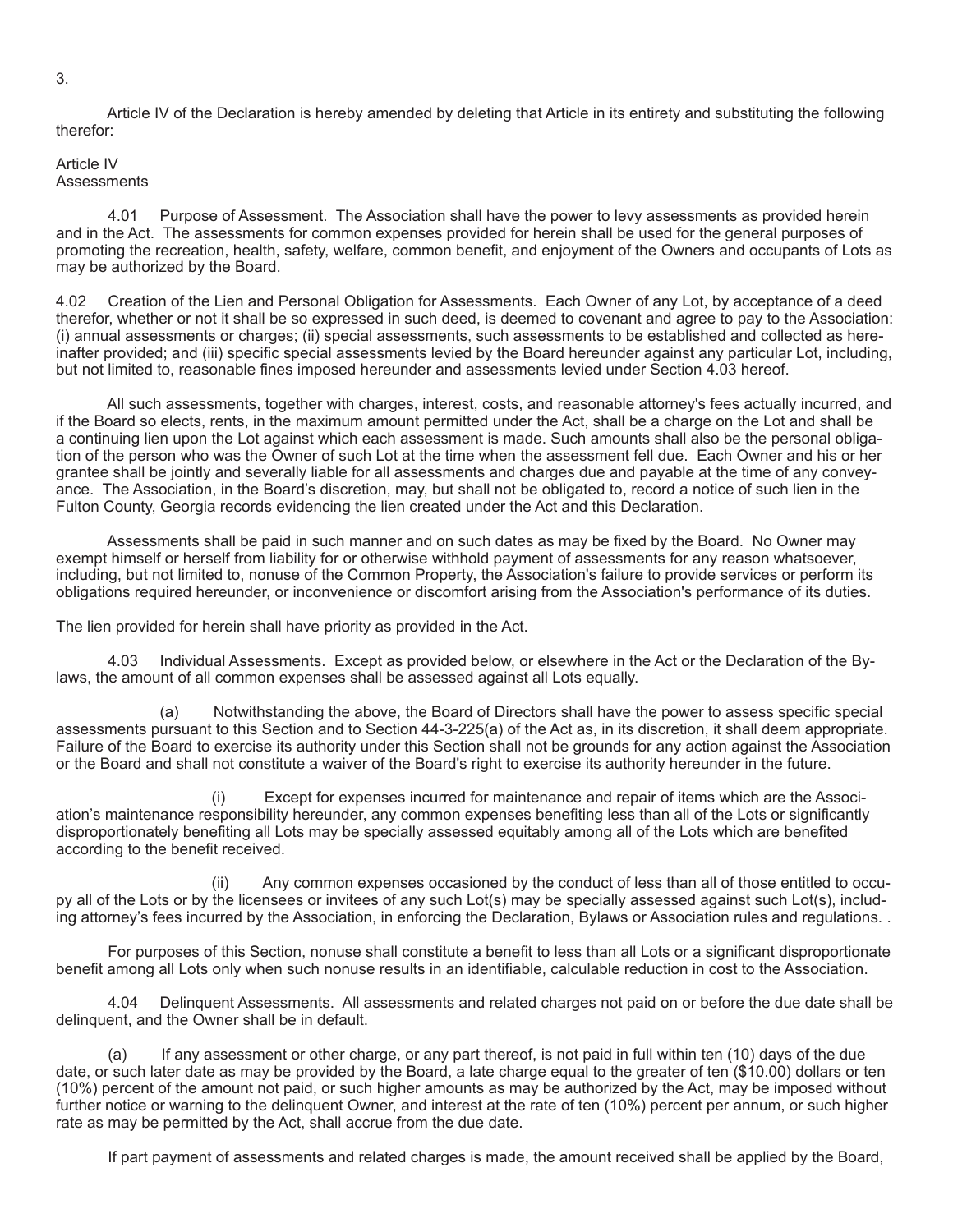in respective order, to costs and attorney's fees, late charges, interest, delinquent assessments, and current assessments.

 (b) If assessments, fines or other charges, or any part thereof, due from an Owner remain delinquent and unpaid for more than fifteen (15) days from the date due, a notice of delinquency may be given to that Owner stating that if the assessment or charge remains delinquent for more than ten (10) days from the date of the notice of delinquency, the Board may accelerate and declare immediately due all of that Owner's unpaid installments of the annual assessment. If the Owner fails to pay all amounts currently due within ten (10) days of the date of the notice of delinquency, the Board may then accelerate and declare immediately due all installments of the annual assessment and of any special assessment, without any further notice being given to the delinquent Owner. Upon acceleration, that Owner shall thereby lose the privilege of paying the annual assessment in monthly installments for that fiscal year, unless reinstated in the Board's discretion.

If assessments, fines or other charges, or any part thereof, remain unpaid more than thirty (30) days after the assessment payments first become delinquent, the Association, acting through the Board, may institute suit to collect all amounts due pursuant to the provisions of the Declaration, the Bylaws, the Act and Georgia law, including reasonable attorney's fees actually incurred, and suspend the Owner's and occupant's right to use the Common Property (provided, however, the Board may not deny ingress or egress to or from the Lot).

4.05 Computation of Operating Budget and Assessment. Prior to the beginning of each fiscal year, the Board shall prepare a budget covering the estimated costs of operating the Association during the coming year, and the Board shall establish the annual assessment or installments for the coming year. The Board shall cause the budget and notice of the assessment(s) to be delivered to each Owner at least thirty (30) days prior to the due date for such assessment, or the first installment thereof. The budget and the assessment shall become effective unless disapproved at a duly called Association annual meeting by a vote of a majority of the total Association membership; provided, however, if a quorum is not obtained at the annual meeting, the budget shall become effective even though a vote to disapprove the budget could not be called at this meeting.

If the Board fails for any reason to determine the budget for the succeeding year or the membership disapproves the budget, then and until such time as a budget shall have been determined as provided herein, the budget in effect for the current year shall continue for the succeeding year, and the Board may propose a new budget at any time during the year by causing the proposed budget and assessment to be delivered to the Owners at least thirty (30) days prior to the proposed effective date thereof.

 4.06 Special Assessments. In addition to the other assessments authorized herein, the Board may at any time levy a special assessment against all Owners, with notice thereof sent to all Owners. However, any assessment which would cause the total of special assessments levied against any lot in one calendar year to exceed two hundred (\$200.00) dollars first must be approved by at least two-thirds (2/3) of those Owners voting by ballot or written consent under Article II, Section 2.11 of the Bylaws, or present or represented by proxy at a duly called special or annual meeting of the members, notice of which shall specify that purpose. Special assessments shall be paid as determined by the Board, and the Board may permit special assessments to be paid in installments extending beyond the fiscal year in which the special assessment is imposed.

4.07 Capital Budget and Contribution. The Board may prepare an annual or multi-year capital budget which shall take into account the number and nature of replaceable assets, the expected life of each asset, and the expected repair or replacement cost. The Board shall set the required capital contribution, if any, in an amount sufficient to permit meeting the projected capital needs of the Association, as shown on the capital budget, with respect both to amount and timing by equal annual assessments over the period of the budget. The capital contribution required, if any, shall be fixed by the Board and included within the budget and assessment as provided in Section 4.05 above.

4.08 Statement of Account. Any Owner, Mortgagee, or a Person having executed a contract for the purchase of a Lot, or a lender considering a loan to be secured by a Lot, shall be entitled, upon written request, to a statement from the Association setting forth the amount of assessments due and unpaid, including any late charges, interest, fines, or other charges against such Lot. The Association shall respond in writing within five (5) business days of receipt of the request for a statement; provided, however, the Association may require the payment of a fee, not exceeding ten (\$10.00) dollars or such higher amount as may be authorized under the Act, as a prerequisite to the issuance of such a statement. Such written statement shall be binding on the Association as to the amount of assessments due on the Lot as of the date specified therein. The Association may require an additional fee not to exceed twenty-five (\$25.00) dollars if the Association provides a copy of the Declaration and Bylaws to any such Person in connection with a closing or otherwise upon request.

4.09 Surplus Funds and Common Profits. Common profits from whatever source shall be applied to the payment of common expenses. Any surplus funds remaining after the application of such common profits to the payment of common expenses shall, at the Board's option, either be distributed equally to the Owners or credited to the next assessment chargeable to the Owners, or added to the Association's reserve account

4.10 Initiation Fee. Subsequent to the recording of this amendment in the Fulton County land records, the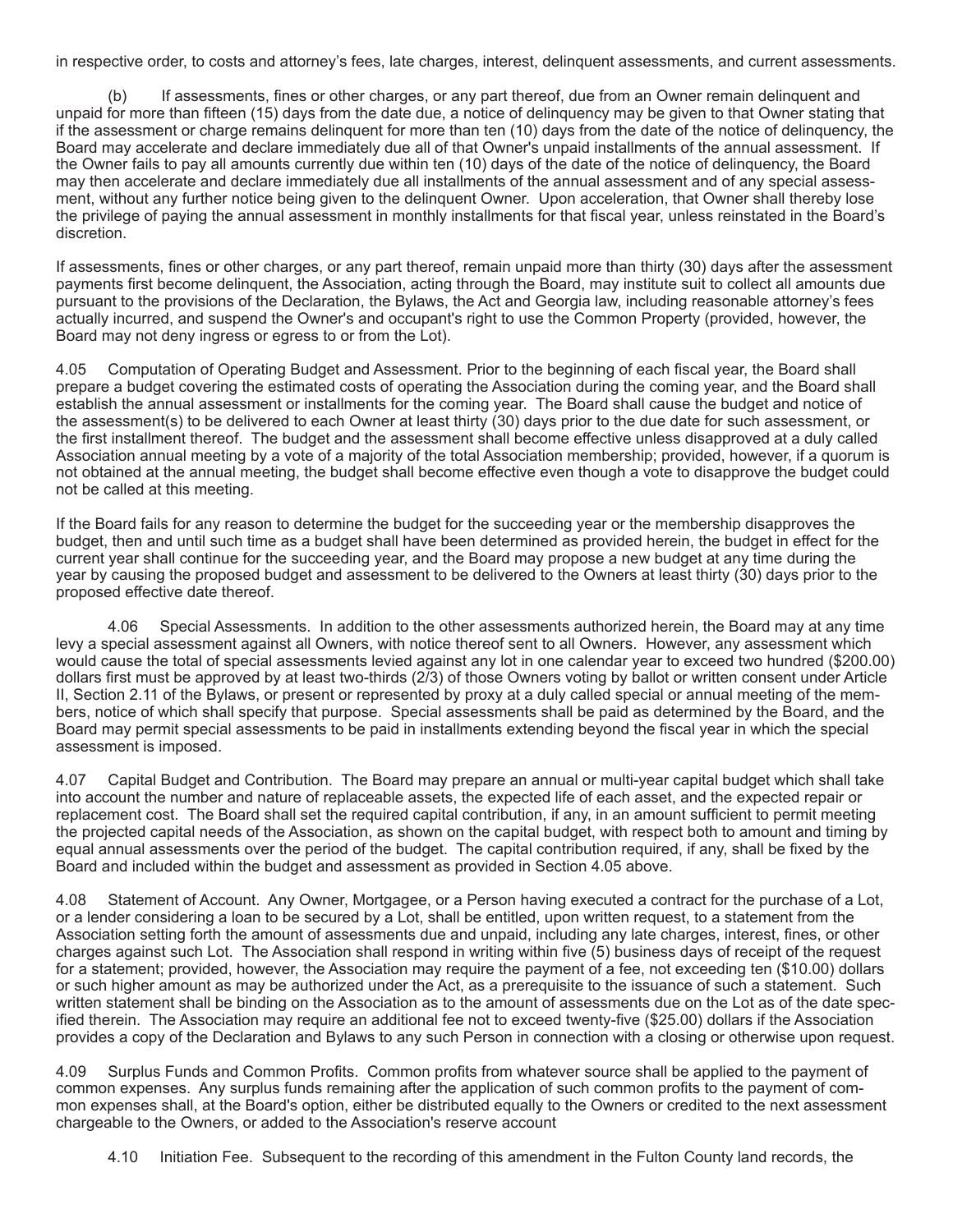Owner of each Lot shall pay to the Association at the time of acquisition of such Lot, whether such acquisition is as the first Owner of the Lot or as a subsequent Owner, a non-refundable initiation fee. The initial fee shall be Two Hundred and no/100 Dollars (\$200.00) and can be changed from time to time by the Board of Directors. No change shall be effective until it is revised in the Fulton County Land Records. No initiation fee shall be deemed an advance payment of regular or special assessments. Notwithstanding anything to the contrary herein, no initiation fee shall be due from any person or entity who takes title through foreclosure (or deed in lieu of foreclosure) upon the lien of any first priority mortgage covering the Lot and the lien of any secondary purchase money mortgage covering the Lot. This initiation fee shall be an assessment which is the personal obligation of the Owner, and shall constitute a lien which may be collected as provided in Section 4.04 of this Article.

#### 4.

Article VI, Section 6.03 of the Declaration is hereby amended by adding the following paragraph to the end thereto:

 In the event that the Architectural Review Committee or its designated representative disapproves any application or part thereof, an Owner shall have the right to appeal the Architectural Review Committee 's decision to the Board of Directors. The Board shall rule on the appeal within forty-five (45) days of receiving written notice requesting an appeal from the Owner. In ruling on the appeal, the Board shall consider all relevant materials presented to it by either the Owner or the Architectural Review Committee, the decision of the Architectural Review Committee, and the application of the Owner to the Architectural Review Committee. The Board of Directors shall have the final authority to approve, disapprove, or conditionally approve or disapprove the application of the Owner. If the Board does not receive written notice from the Owner by certified mail requesting an appeal within fourteen (14) days from the date of the Architectural Review Committee 's notice to the Owner of its decision, the decision of the Architectural Review Committee shall become final and all rights of appeal shall terminate and thereafter be void.

## 5.

Article VI, Section 6.07 of the Declaration is hereby amended by striking that Section in its entirety and substituting the following therefor:

6.07 Leasing. In order to protect the equity of the individual Lot Owners within the Community, to carry out the purpose for which the Community was formed by preserving the character of the Community as a homogeneous residential Community of predominantly owner-occupied homes, and to prevent the Community from assuming the character of a renter-occupied complex, leasing of Lots shall be governed by the restrictions imposed by this Section. Except as provided herein, the leasing of Lots shall be prohibited.

 (A) Definition. "Leasing," for purposes of the Declaration, is defined as the regular, exclusive occupancy of a Lot by any person or persons other than the Owner; provided, however, leasing shall not include exclusive occupancy by the spouse, child or parent of an Owner and shall not include the occupancy by a roommate of an Owner who occupies the Lot as such Owner's primary residence.

 (B) General. Owners desiring to lease their Lots may do so only if they have applied for and received from the Board of Directors either a "Leasing Permit" or a "Hardship Leasing Permit." Such a permit, upon its issuance, will allow an Owner to lease his or her Lot provided that such Leasing is in strict accordance with the terms of the permit and this Section. The Board of Directors shall have the authority to establish conditions as to the duration and use of such permits consistent with this Paragraph. All permits shall be valid only as to a specific Lot Owner and Lot and shall not be transferable between either Lots or Lot Owners. Further, each Owner shall be limited to two permits regardless of the number of Lots each such Owner shall own.

(C) Leasing Permits. An Owner's request for a Leasing Permit shall be approved if current, outstanding Leasing Permits have not been issued for more than ten percent (10%) of the total number of Lots in the Community. A Leasing Permit shall be automatically revoked upon the happening of any of the following events: (1) the sale or transfer of the Lot to a third party (excluding sales or transfers to an Owner's spouse, a person cohabitating with the Owner, or a corporation, partnership, company, or legal entity in which the Owner is a principal); (2) the failure of a Lot Owner to lease his or her Lot within six months of the Leasing Permit having been issued; (3) the failure of a Lot Owner to have his or her Lot leased for any consecutive six month period thereafter; or (4) the occurrence of the date referenced in a written notification by the Owner to the Association that the Owner will, as of said date, no longer need the Leasing Permit.

If current Leasing Permits have been issued for ten percent (10%) of the total number of Lots in the Community, no additional Leasing Permits shall be issued (except for Hardship Leasing Permits, as set forth below) until the number of outstanding current Leasing Permits falls below ten percent (10%) of the total number of Lots in the Community. Owners who have been denied a Leasing Permit shall automatically be placed on a waiting list for a Leasing Permit and shall be issued a Leasing Permit if they so desire when the number of current outstanding Leasing Permits issued falls to less than ten percent (10%) of the total number of Lots in the Community. The issuance of a Hardship Leasing Permit to an Owner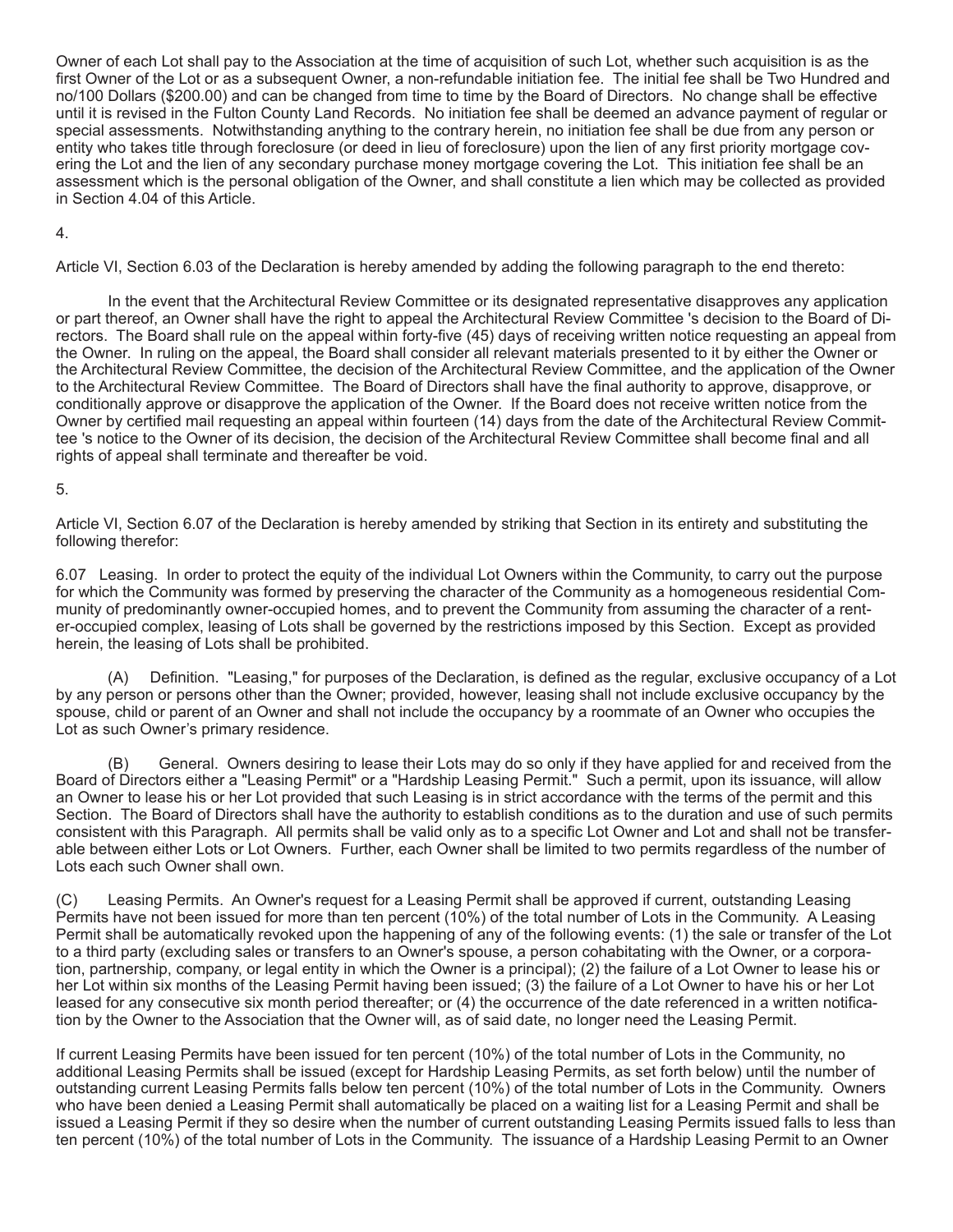shall not cause the Owner to be removed from the waiting list for a Leasing Permit.

(D) Hardship Leasing Permits. If the failure to lease will result in a hardship, the Owner may seek to lease on a hardship basis by applying to the Board of Directors for a Hardship Leasing Permit. The Board of Directors shall have the authority to issue or deny requests for Hardship Leasing Permits in its discretion. In making such a determination, the Board may take any factor into account, including: (1) the nature, degree, and likely duration of the hardship, (2) the number of Hardship Leasing Permits which have been issued to other Owners, (3) the Owner's ability to cure the hardship, and (4) whether previous Hardship Leasing Permits have been issued to the Owner. A "hardship" as described herein shall include, but not be limited to the following situations: (1) a Lot Owner must relocate his or her residence outside the greater Atlanta metropolitan area and cannot, within six months from the date that the Lot was placed on the market, sell the Lot except at a price below the current appraised market value, after having made reasonable efforts to do so; (2) where the Owner dies and the Lot is being administered by his or her estate; and (3) the Owner takes a leave of absence or temporarily relocates and intends to return to reside in the Lot. Hardship Leasing Permits shall be valid for a term not to exceed one year. Owners may apply for additional Hardship Leasing Permits. Hardship Leasing Permits shall be automatically revoked if during the term of the permit, the Owner is approved for and receives a Leasing Permit.

(E) Leasing Provisions. Leasing which is authorized, pursuant to permit, hereunder shall be governed by the following provisions:

 (1) Notice. At least seven (7) days prior to entering into the lease of a Lot, the Owner shall provide the Board of Directors with a copy of the proposed lease, the name, address, and home and business telephone numbers of the proposed lessee and the names of all other people occupying the Lot, the Owner's address other than at the Lot, and such other information as the Board may reasonably require. The Board shall approve or disapprove the form of said lease. In the event a lease is disapproved, the Board shall notify the Owner of the requisite action to be taken in order to bring the lease in compliance with the Declaration and any rules and regulations adopted pursuant thereto. Within ten (10) days from the execution of the approved lease by both parties, the Owner shall provide the Board with a copy of the executed lease.

 (2) General. Lots may be leased only in their entirety; no fraction or portion may be rented. There shall be no subleasing of Lots or assignment of leases unless approved in writing by the Board. No transient tenants may be accommodated in a Lot. All leases shall be in writing and in a form approved by the Board prior to the effective date of the lease. All leases shall be for a period of at least six months, except with written Board approval. The Lot Owner must provide the tenant copies of the Declaration, Bylaws, and Association rules and regulations, and the lease form shall provide that the Owner has done so.

 (3) Liability for Assessments and Compliance With Declaration, Bylaws, and Rules and Regulations. Any lease of a Lot in the Community shall be deemed to contain the following provisions, whether or not expressly therein stated, and each Owner covenants and agrees that any lease of a Lot shall contain the following language and agrees that if such language is not expressly contained therein, then such language shall be incorporated into a lease by existence of this covenant on the Lot. Any lessee, by occupancy of a Lot, agrees to the applicability of this covenant and incorporation of the following language into the lease:

 (a) Liability for Assessments. Lessee agrees to be personally obligated for the payment of all assessments and all other charges against the Owner which become due during the term of the lease and any other period of occupancy by the lessee or which become due as a consequence of lessee's activities, including, but not limited to, activities which violate provisions of the Declaration, the Bylaws, or the rules and regulations adopted pursuant thereto. The above provision shall not be construed to release the Lot Owner from any obligation, including the obligation for assessments, for which he or she would otherwise be responsible.

When a Lot Owner who is leasing his or her Lot fails to pay any assessment or any other charge for a period of more than thirty (30) days after it is due and payable, then the delinquent Lot Owner hereby consents to the assignment of any rent received from the lessee during the period of delinquency, and, upon request by the Board of Directors, lessee shall pay to the Association all unpaid annual and special assessments and other charges, as lawfully determined and made payable during the term of the lease and any other period of occupancy by lessee; provided, however, lessee need not make such payments to the Association in excess of, or prior to the due dates for monthly rental payments unpaid at the time of the Board's request. All such payments made by lessee shall reduce, by the same amount, lessee's obligation to make monthly rental payments to lessor. If lessee fails to comply with the Board's request to pay assessments or other charges, lessee shall pay to the Association all late charges, fines, interest, and costs of collection, including, but not limited to, reasonable attorney's fees actually incurred, to the same extent lessee would be required to make such payments to the Association if lessee were the owner of the premises during the term of the agreement and any other period of occupancy by lessee.

 (b) Compliance with Declaration, Bylaws, and Rules and Regulations. Lessee shall abide by and comply with all provisions of the Declaration, Bylaws, and rules and regulations adopted pursuant thereto and shall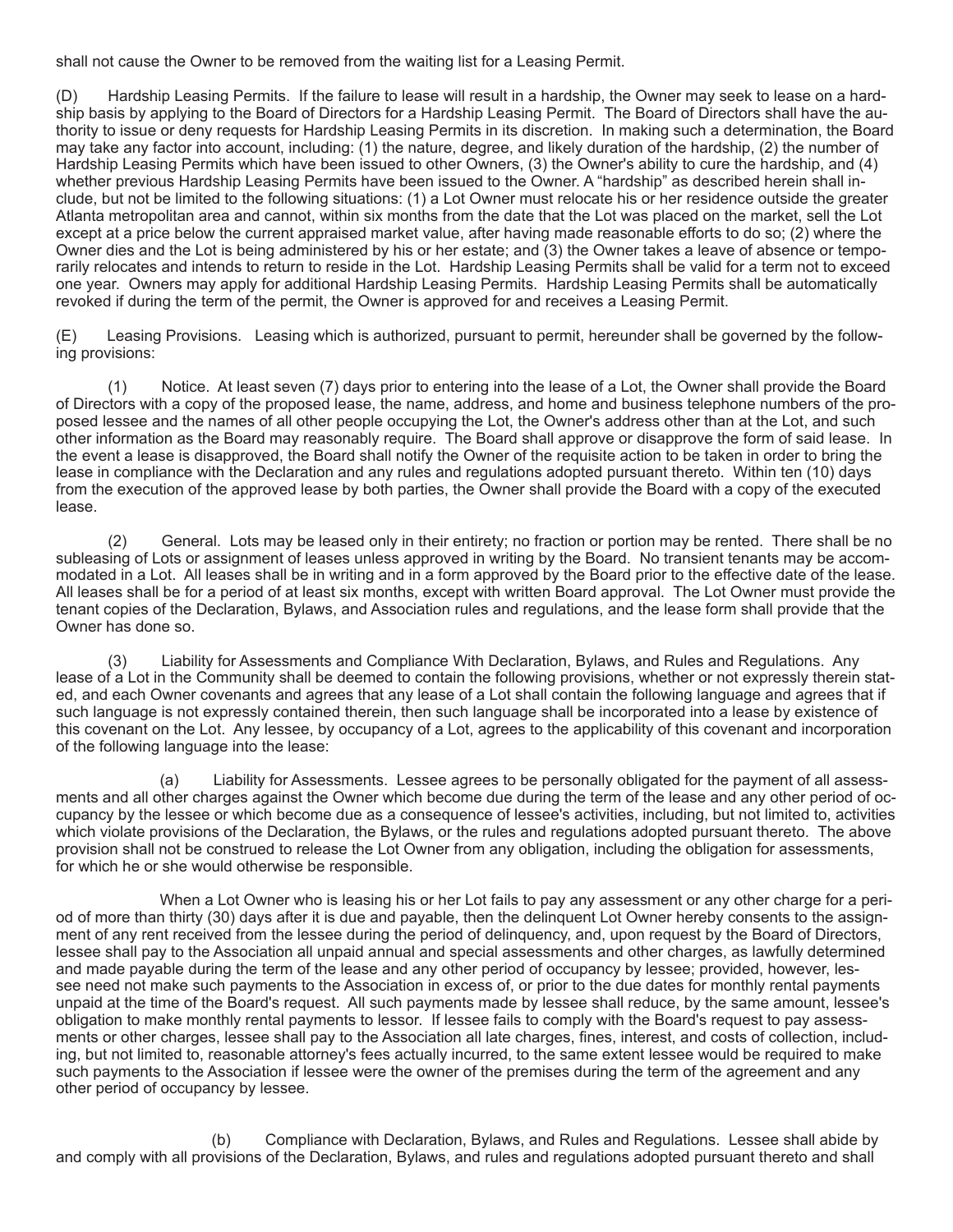control the conduct of all other occupants and guests in order to insure compliance with the foregoing. Lessee acknowledges that the violation by lessee or any occupant living with lessee of any provision of the Declaration, Bylaws, or rules and regulations adopted thereunder shall constitute a default under this lease. Owner shall cause all occupants of his or her Lot to comply with the Declaration, Bylaws, and the rules and regulations adopted pursuant thereto, and is responsible for all violations and losses caused by such occupants, notwithstanding the fact that such occupants of the Lot are fully liable and may be sanctioned for any violation of the Declaration, Bylaws, and rules and regulations adopted pursuant thereto. If the lessee, or a person living with the lessee, violates the Declaration, Bylaws, or a rule and regulation for which a fine is imposed, such fine may be assessed against the lessee and/or the Owner; provided, however, if a fine is not paid by the lessee within the time period set by the Board of Directors, the Owner shall pay the fine upon notice from the Board of the lessee's failure to do so. Unpaid fines shall constitute a lien against the Lot. Any lessee charged with a violation of the Declaration, Bylaws, or rules and regulations adopted pursuant thereto is entitled to the same procedure to which an Owner is entitled prior to the imposition of a fine or other sanction.

 Any violation of the Declaration, Bylaws, or rules and regulations adopted pursuant thereto by lessee, any occupant, or any person living with lessee is deemed to be a violation of the terms of the lease and authorizes the Owner to terminate the lease without liability and to evict the lessee in accordance with Georgia law. The Owner hereby delegates and assigns to Lake Parc Community Association, Inc., acting through the Board, the power and authority of enforcement against the lessee for breaches resulting from the violation of the Declaration, Bylaws, and the rules and regulations adopted pursuant thereto, including the power and authority to evict the lessee on behalf and for the benefit of the Owner, in accordance with the terms hereof, or to require the Owner to do so. In the event the Association proceeds to evict the tenant, any costs, including attorney's fees and court costs, associated with the eviction shall be specially assessed against the Lot and the Owner thereof, such being deemed hereby as an expense which benefits the leased Lot and the Owner thereof.

 (c) Use of Common Property. The Owner transfers and assigns to the lessee, for the term of the lease, any and all rights and privileges that the Owner has to use the Common Property, including, but not limited to, the use of any and all recreational facilities and other amenities.

(F) Applicability of this Section. Leases existing on the date which this Amendment is recorded in the Fulton County, Georgia property records shall not be subject to the terms of Section and such leases may continue in accordance with the terms of the Declaration as it existed prior to the recording date of this Amendment. However, any assignment, extension, renewal, or modification of any lease agreement, including, but not limited to, changes in the terms or duration of occupancy, shall be considered a termination of the old lease and commencement of a new lease which must comply with this Section. Any Owner of a Lot which is leased on the effective date of this Declaration shall place on file with the Board of Directors a copy of the lease agreement in effect within thirty (30) days of the date on which this Amendment is recorded in the Fulton County, Georgia property records. 6.

 Article XII, Section 12.03 of the Declaration is hereby amended by deleting that Section in its entirety and substituting therefor the following:

 12.03. Duration. The covenants and restrictions of this Declaration shall run with and bind the Community, and shall inure to the benefit if and shall be enforceable by the Association or any Owner, their respective legal representatives, heirs, successors, and assigns, perpetually to the extent provided in the Act.

## BYLAWS

1.

 Article II, Section 2.04 of the By-Laws is hereby amended by deleting that Section in its entirety and substituting the following therefor:

 2.04 Notice of Meetings. It shall be the duty of the Secretary to mail or deliver to each Owner of Lots of record or to the Lots a notice of each annual or special meeting of the Association at least twenty-one (21) days prior to each annual meeting and at least seven (7) days prior to each special meeting. The notice shall state the purpose of any special meeting, as well as the time and place where it is to be held. The notice of an annual meeting shall state the time and place of the meeting. If any Owner wishes notice to be given at an address other than his or her Lot, the Owner shall designate such other address by written notice to the Secretary. The mailing or delivering of a meeting notice as provided in this Section shall constitute proper service of notice.

IN WITNESS WHEREOF, the undersigned officers of Lake Parc Community Association, Inc. hereby certify that these Amendments to the Declaration and Bylaws were duly adopted by the required vote of the Association membership and any required notices were duly given.

This day of , 20 .